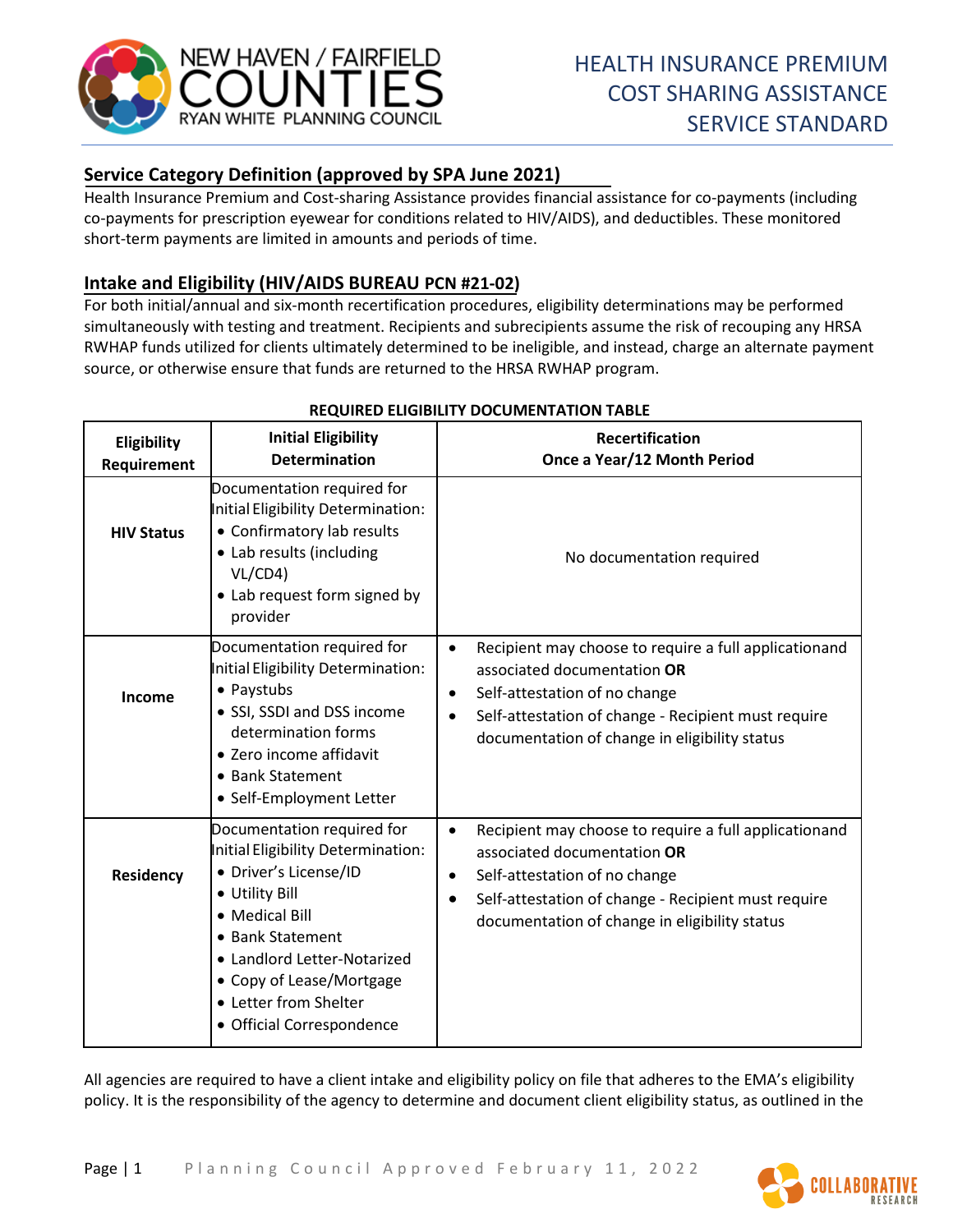

Ryan White Part A Eligibility Policy in accordance with HRSA/HAB regulations. Eligibility must be completed at least once every six months.

#### **Eligible clients in the New Haven & Fairfield Counties EMA must**:

- Live in New Haven or Fairfield Counties in Connecticut.
- Have a documented diagnosis of HIV/AIDS.
- Have a household income that is at or below 300% of the federal poverty level.

Services will be provided to all clients without discrimination based on: HIV infection, race, creed, age, sex, gender identity or expression, marital or parental status, sexual orientation, religion, physical or mental handicap, immigrant status, prior medical history, or any other basis prohibited by law.

#### **Guidance on Complying with the Payor of Last Resort Requirement**:

- RWHAP Recipients and Subrecipients must ensure that reasonable efforts are made to use non RWHAP resources whenever possible, including establishing, implementing, and monitoring policies and procedures to identify any other possible payors to extend finite RWHAP funds.
- RWHAP Recipients and Subrecipients must maintain policies and document their efforts to ensure that they assist clients to vigorously pursue enrollment in health care coverage and that clients have accessed all other available public and private funding sources for which they may be eligible.
- RWHAP Recipients and Subrecipients can continue providing services funded through RWHAP to a client who remains unenrolled in other health care coverage so long as there is rigorous documentation that such coverage was vigorously pursued.
- RWHAP Recipients and Subrecipients should conduct periodic checks to identify any potential changes to clients' healthcare coverage that may affect whether the RWHAP remains the payor of last resort and require clients to report any such changes.

#### **Payor of Last Resort**:

Once a client is eligible to receive RWHAP services, the RWHAP is considered the payor of last resort, and as such, funds may not be used for any item or service to the extent that payment has been made, or can reasonably be expected to be made under:

- 1. Any State compensation program
- 2. An insurance policy, or under any Federal or State health benefits program
- 3. An entity that provides health services on a pre-paid basis

Services will be provided to all Ryan White Part A eligible clients without discrimination on the basis of: HIV infection, race, creed, age, sex, gender identity or expression, marital or parental status, sexual orientation, religion, physical or mental handicap, immigrant status, prior medical history, or any other basis prohibited by law.

### **Personnel Qualifications (including licensure)**

None

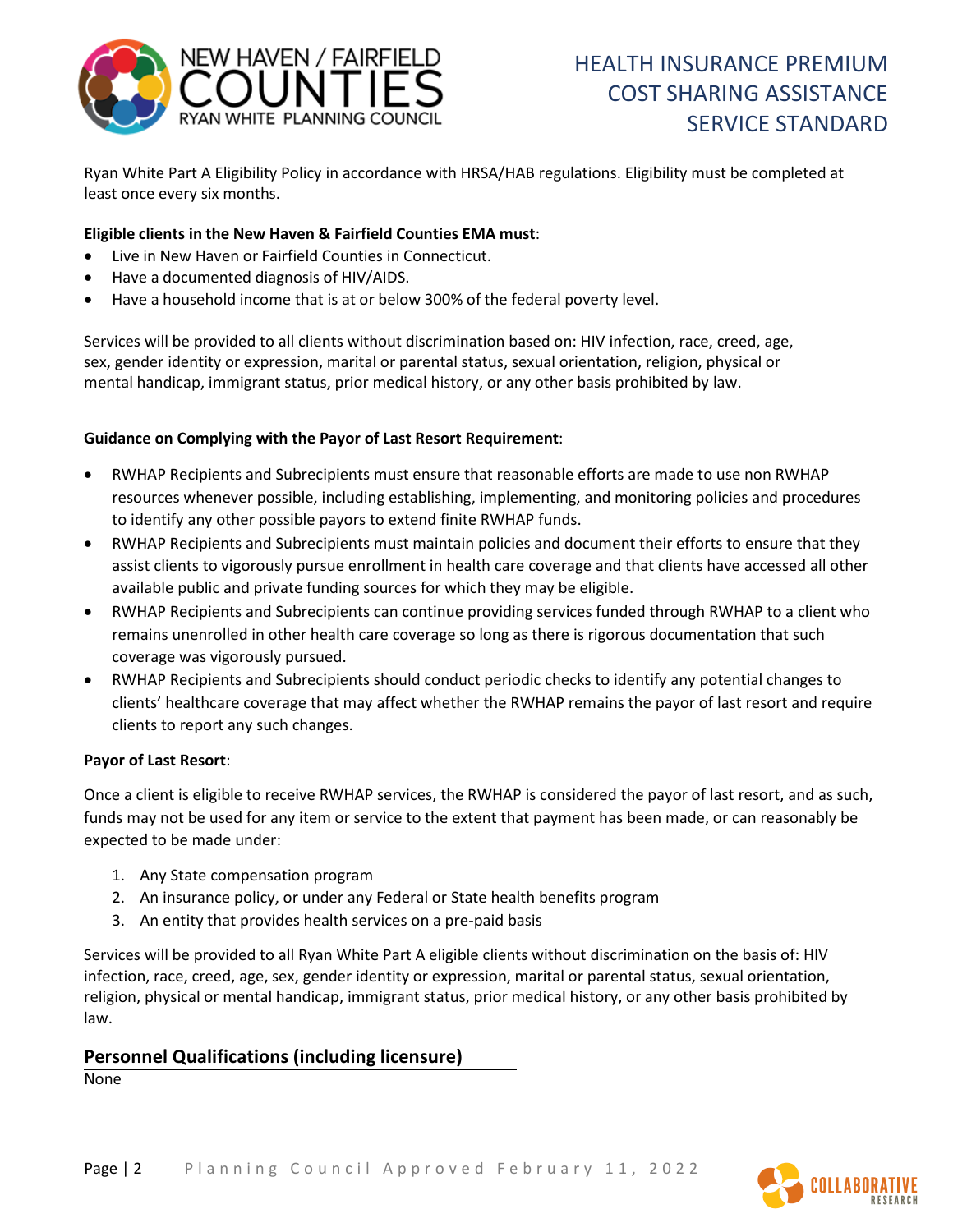

### **Care and Quality Improvement Outcome Goals**

Program Outcome:

• 90% of clients are virally suppressed as evidenced by the last viral load test within the measurement year (<200 copies/mL) as documented in the reporting system.

#### **Service Standards and Goals**

| HRSA/HAB National Program Monitoring Standards for RWHAP Part A: Section B: Core Medical<br><b>Services</b>                                                                                                                                                                                                     |                                                                                                                                                                                               |             |
|-----------------------------------------------------------------------------------------------------------------------------------------------------------------------------------------------------------------------------------------------------------------------------------------------------------------|-----------------------------------------------------------------------------------------------------------------------------------------------------------------------------------------------|-------------|
| <b>STANDARD/MEASURE</b>                                                                                                                                                                                                                                                                                         | <b>AGENCY RESPONSIBILITY</b>                                                                                                                                                                  |             |
| Documentation of an annual cost-benefit analysis<br>illustrating the greater benefit in purchasing public or<br>private health insurance, pharmacy benefits, co-pays<br>and or deductibles for eligible low<br>income clients compared to the costs of having the<br>client in the Ryan White Services Program. | Conduct an annual cost benefit analysis (if<br>not done by the Recipient) that addresses<br>noted criteria.                                                                                   | 100%        |
| Where funds are covering premiums, documentation<br>that the insurance plan purchased provides<br>comprehensive primary care and a full range of HIV<br>medications. Remove unless standard to keep all<br>HRSA/HAB measures in SS                                                                              | Where premiums are covered by Ryan<br>White funds, provide proof that the<br>insurance policy provides comprehensive<br>primary care and a formulary with a full<br>range of HIV medications. | 100%        |
| Where funds are used to cover co-pays for prescription<br>eyewear, documentation including a physician's written<br>statement that the eye condition is related to HIV<br>infection.                                                                                                                            | When funds are used to cover co-pays for<br>prescription eyewear, provide a<br>physician's written statement that the eye<br>condition is related to HIV infection.                           | 100%        |
| Assurance that any cost associated with liability risk<br>pools or Social Security is not being funded by Ryan<br>White.                                                                                                                                                                                        | Provide documentation that demonstrates<br>that funds were not used to cover costs of<br>liability risk pools, or social security.                                                            | 100%        |
| New Haven/Fairfield Counties EMA RWHAP Part A Program Monitoring Standards for Health<br><b>Insurance Premium Cost Sharing Assistance</b>                                                                                                                                                                       |                                                                                                                                                                                               | <b>GOAL</b> |
| <b>STANDARD/MEASURE</b>                                                                                                                                                                                                                                                                                         | <b>AGENCY RESPONSIBILITY</b>                                                                                                                                                                  |             |
| Provider agency has clearly stated, written guidelines<br>that list all criteria, including allowable extenuating<br>circumstances, used to determine if a client is eligible for<br>health insurance premium or cost-sharing.                                                                                  | Agencies have written guidelines for<br>health insurance premiums and/or cost<br>sharing assistance.                                                                                          | 100%        |
| Provider Agency provides comprehensive orientation for<br>new staff members to ensure that staff is fully trained to<br>implement the written guidelines and follows written<br>guidelines, without exception, for all requests.                                                                                | Documentation that new staff receives<br>orientation on written guidelines and<br>follows written guidelines, without<br>exception, for all requests.                                         | 100%        |